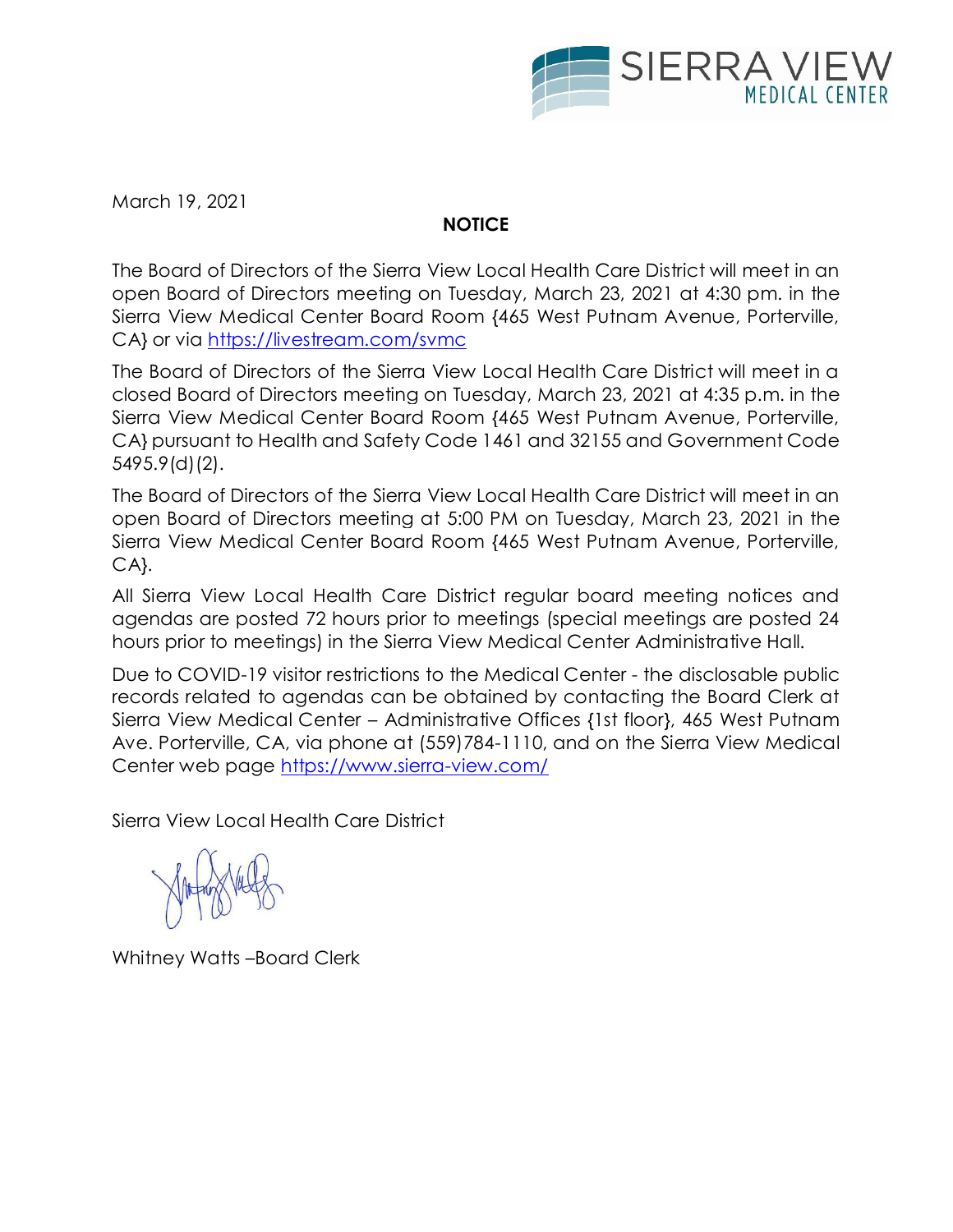

## *SIERRA VIEW LOCAL HEALTH CARE DISTRICT BOARD OF DIRECTORS MEETING 465 West Putnam Avenue, Porterville, CA – Board Room*

# *AGENDA*

### *March 23, 2021*

## **OPEN SESSION (4:30 PM – 4:35 PM)**

The Board of Directors will call the meeting to order at 4:30 P.M. via Livestream, at which time the Board of Directors will move to Closed Session regarding the items listed under Closed Session. The public meeting will reconvene at 5:00 P.M. via Livestream: <https://livestream.com/svmc>

#### **I. Call to Order**

#### **II. Approval of Agendas**

*Recommended Action:* Approve/Disapprove the Agenda as Presented/Amended

The Board Chairman will limit each presentation so that the matter may be concluded in the time allotted. Upon request of any Board member to extend the time for a matter, either a Board vote will be taken as to whether to extend the time allotted or the chair may extend the time on his own motion without a vote.

#### **III. Consent Agenda**

Background information has been provided to the board on all matters listed under the Consent Agenda, and these items are considered to be routine by the Board. All items under the Consent Agenda are normally approved by one motion. If discussion is requested by any Board member(s) or any member of the public on any item that item may be removed from the Consent Agenda, if separate action is required and moved to the Business Agenda.

*Recommended Action*: Approve Consent Agenda as presented. (5 minutes)

### **IV. Approval of Minutes**

### **February 23, 2021 Minutes of the Regular Meeting of the Board of Directors**

*Recommended Action:* Approve/Disapprove February 23, 2021 Minutes of the Regular Meeting of the Board of Directors

### **V. Adjourn Open Session and go into Closed Session**

### **CLOSED SESSION**

As provided in the Ralph M. Brown Act, Government Code Sections 54950 et seq., the Board of Directors may meet in closed session with members of the staff, district employees and its attorneys. These sessions are not open to the public and may not be attended by members of the public. The matters the Board will meet on in closed session are identified on the agenda or are those matters appropriately identified in open session as requiring immediate attention and arising after the posting of the agenda. Any public reports of action taken in the closed session will be made in accordance with Gov. Code Section 54957.1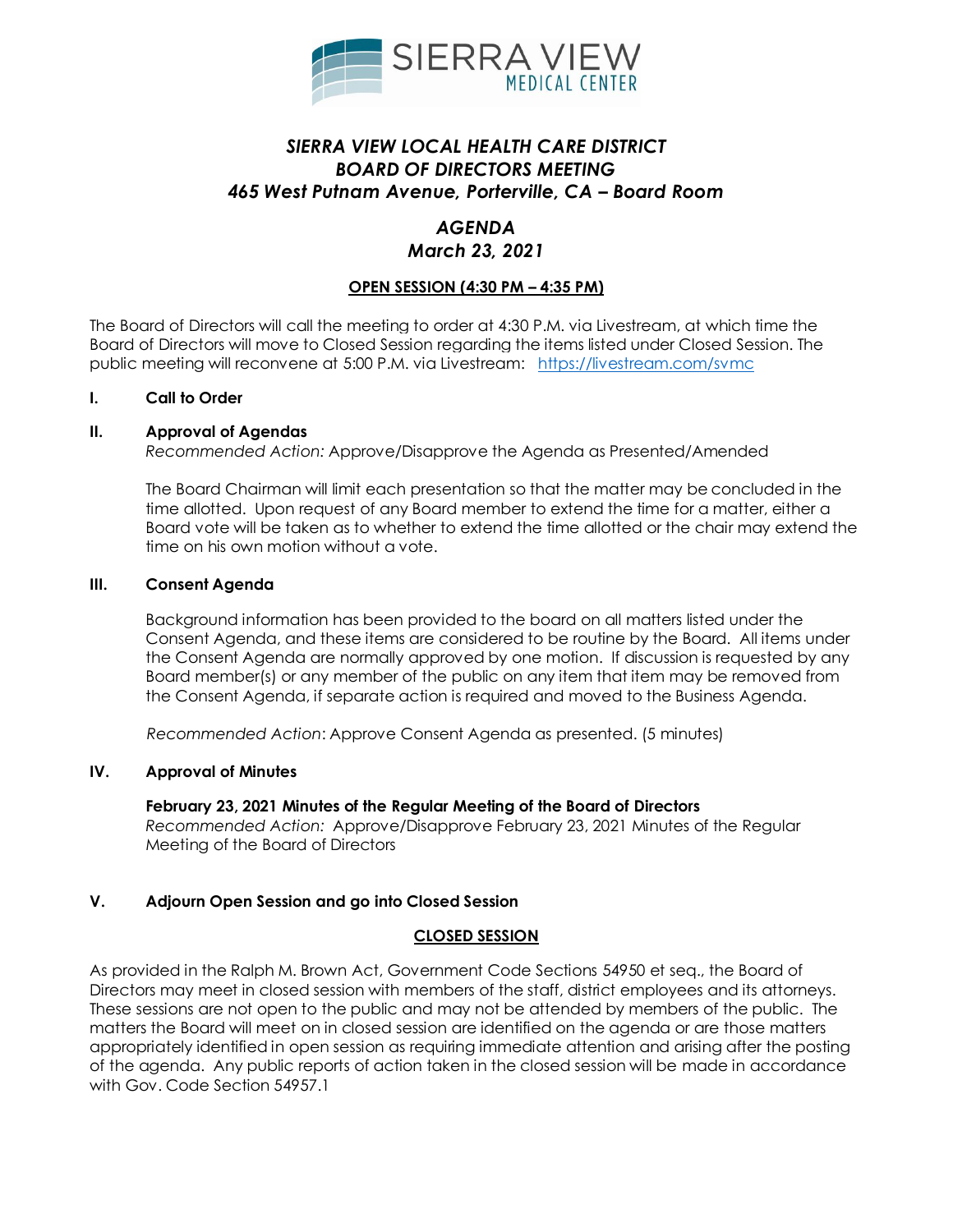

## **VI. Closed Session Business**

- A. Pursuant to Evidence Code Sections 1156 and 1157.7; Health and Safety Code Section 32106(b): Chief of Staff Report (15 minutes)
- B. Pursuant to Evidence Code Sections 1156 and 1157.7; Health and Safety Code Section 32106(b):
	- 1. Evaluation Quality of Care/Peer Review/Credentials (5 minutes)
	- 2. Quality Division Update (5 minutes)
- C. Pursuant to Gov. Code Section 54962; Health and Safety Code Section 32106(b): Discussion Regarding Trade Secrets, Pertaining to Service (1 Item) Estimated Date of Disclosure – February 2024 (10 minutes)
- D. Pursuant to Gov. Code 54956.9, Conference with Legal Counsel (d)(2): Exposure to Litigation (10 minutes)
- E. Pursuant to Gov. Code 54956.9, Conference with Legal Counsel (d)(2): Exposure to Litigation (2 Items) ( 10 minutes)
- F. Pursuant to Gov. Code 54956.9, Conference with Legal Counsel about recent work product (b)(1); privileged communication (10 minutes)
- G. Pursuant to Gov. Code Section 54956.9, Conference with Legal Counsel about recent work product (b)(1) and (b)(3)(F): significant exposure to litigation; privileged communication ( 15 minutes)

To the extent items on the Closed Session Agenda are not completed prior to the scheduled time for the Open Session to begin, the items will be deferred to the conclusion of the Open Session Agenda.

### **VII. Adjourn Closed Session and go into Open Session**

### **OPEN SESSION**

### **VIII. Closed Session Action Taken**

Pursuant to Gov. Code Section 54957.1; Action(s) to be taken Pursuant to Closed Session **Discussion** 

A. Chief of Staff Report *Recommended Action*: Information only; no action taken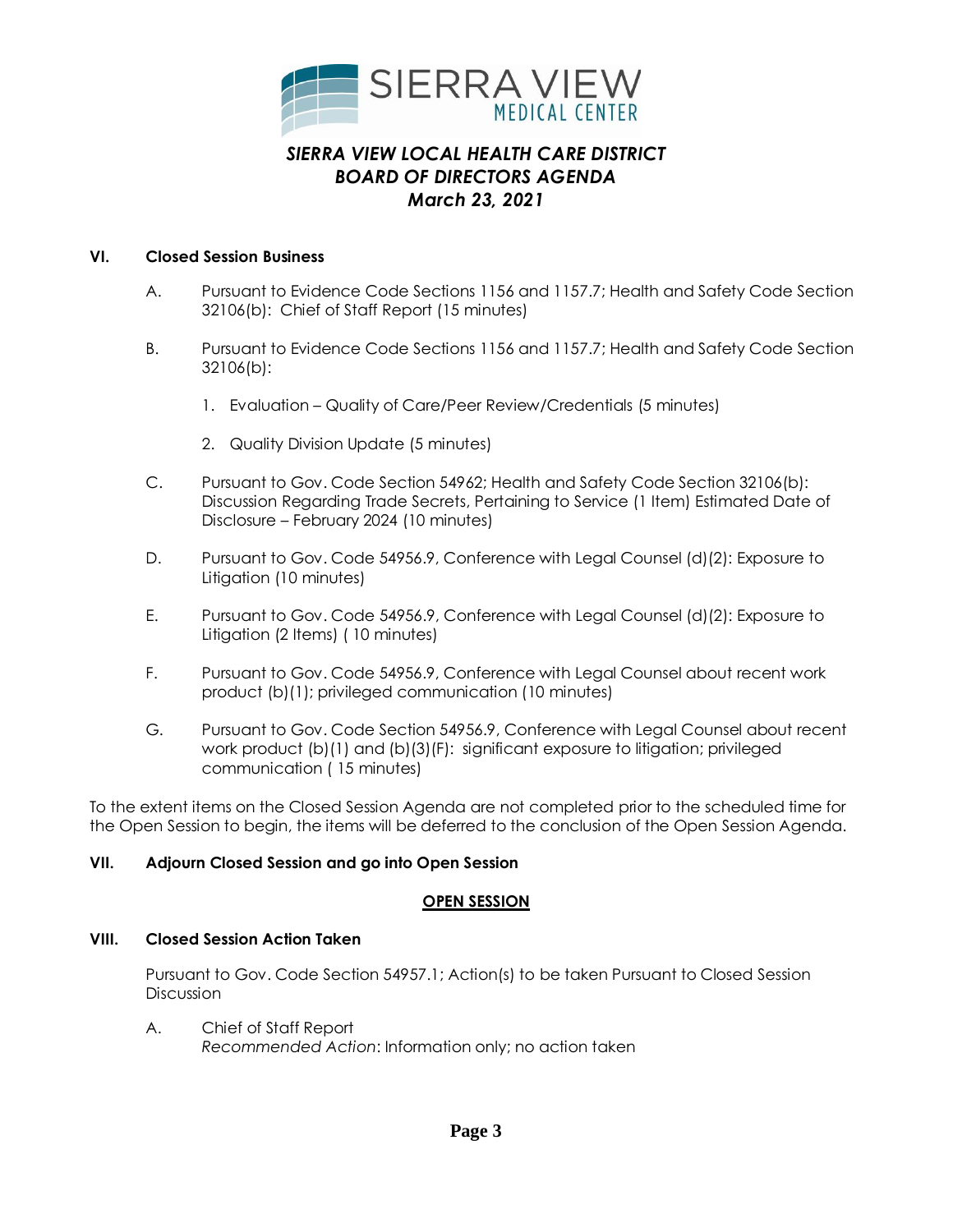

- B. Quality Review
	- 1. Evaluation Quality of Care/Peer Review/Credentials *Recommended Action*: Vote to Approve/Disapprove
	- 2. Quality Division Update *Recommended Action*: Information only; no action taken
- C. Discussion Regarding Trade Secrets (1 Item) *Recommended Action*: Approve/Disapprove
- D. Conference with Legal Counsel *Recommended Action*: Information only; no action taken
- E. Conference with Legal Counsel (2 Items) *Recommended Action*: Approve/Disapprove
- F. Conference with Legal Counsel about recent work product *Recommended Action*: Information only; no action taken
- G. Conference with Legal Counsel about recent work product Recommended Action: Information only; no action taken

## **IX. Public Comments**

Pursuant to Gov. Code Section 54954.3 - NOTICE TO THE PUBLIC - At this time, members of the public may comment on any item not appearing on the agenda. Under state law, matters presented under this item cannot be discussed or acted upon by the Board at this time. For items appearing on the agenda, the public may make comments at this time or present such comments when the item is called. Any person addressing the Board will be limited to a maximum of three (3) minutes so that all interested parties have an opportunity to speak with a total of thirty (30) minutes allotted for the Public Comment period. At all times, please state your name and address for the record.

### **X. Hospital CEO Report**

*Recommended Action*: Information only; no action taken

## **XI. Business Action Items**

## A. **Sierra View Foundation – Quarterly Report**

*Recommended Action*: Approve/Disapprove Sierra View Foundation Quarterly Report (10 minutes)

### B. **February 2021 Financials**

*Recommended Action*: Approve/Disapprove February 2021 Financials (5 minutes)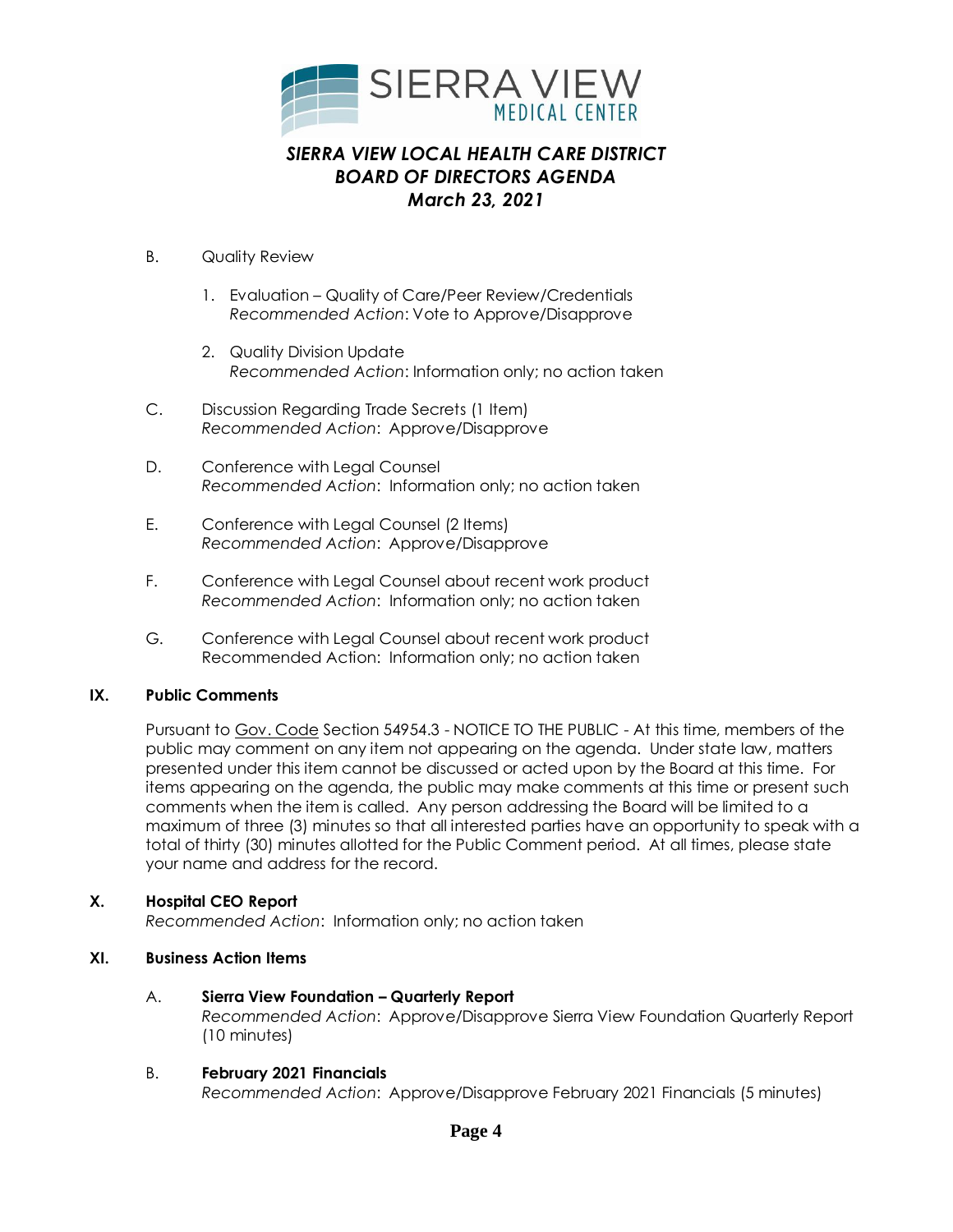

- C. **Capital Budget Update** *Recommended Action*: Approve/Disapprove Capital Budget Update (5 minutes)
- D. **2020 Board Self Evaluation**  Recommended Action: Approve/Disapprove 2020 Board Self Evaluation (5 minutes)

## **XII. Business Information Items**

- E. **Wound Healing Department Update** *Recommended Action:* Information only; no action taken (5 minutes)
- F. **GME Clinic**  *Recommended Action*: Information only; no action taken (5 minutes)

## G. **COVID 19 Update**

*Recommended Action*: Information only; no action taken (5 minutes)

## H. **Public Records Request**

**Request for Form 700 – February 14, 2021 for Bindusagar Reddy, MD**

**Request for Form 700 – February 24, 2021 for Ashok Behl, MD**

*Recommended Action:* Information only; no action taken (5 minutes).

I. **Board Education – Committee Types at Board Disposal**  *Recommended Action*: Information only, no action taken

### **XIII. Announcements:**

- A. Form 700 Due April 1, 2021
- B. Regular Board of Directors Meeting April 27, 2021

## **XIV. Adjournment**

## **SPECIAL NOTICE**

Pursuant to Executive Order N-25-20 signed by Governor Newsom on March 12, 2020, and in an effort to protect public health and slow the rate of transmission of COVID-19, Sierra View Local Health Care District is allowing for electronic public participation at Regular Board Meetings. Public comments may be submitted to wwatts@sierra-view.com and will be read aloud during Public Comments as applicable, for Board consideration. Members of the public are encouraged to submit comments prior to 4:00 p.m. Monday, February 22, 2021 to participate in said meeting.